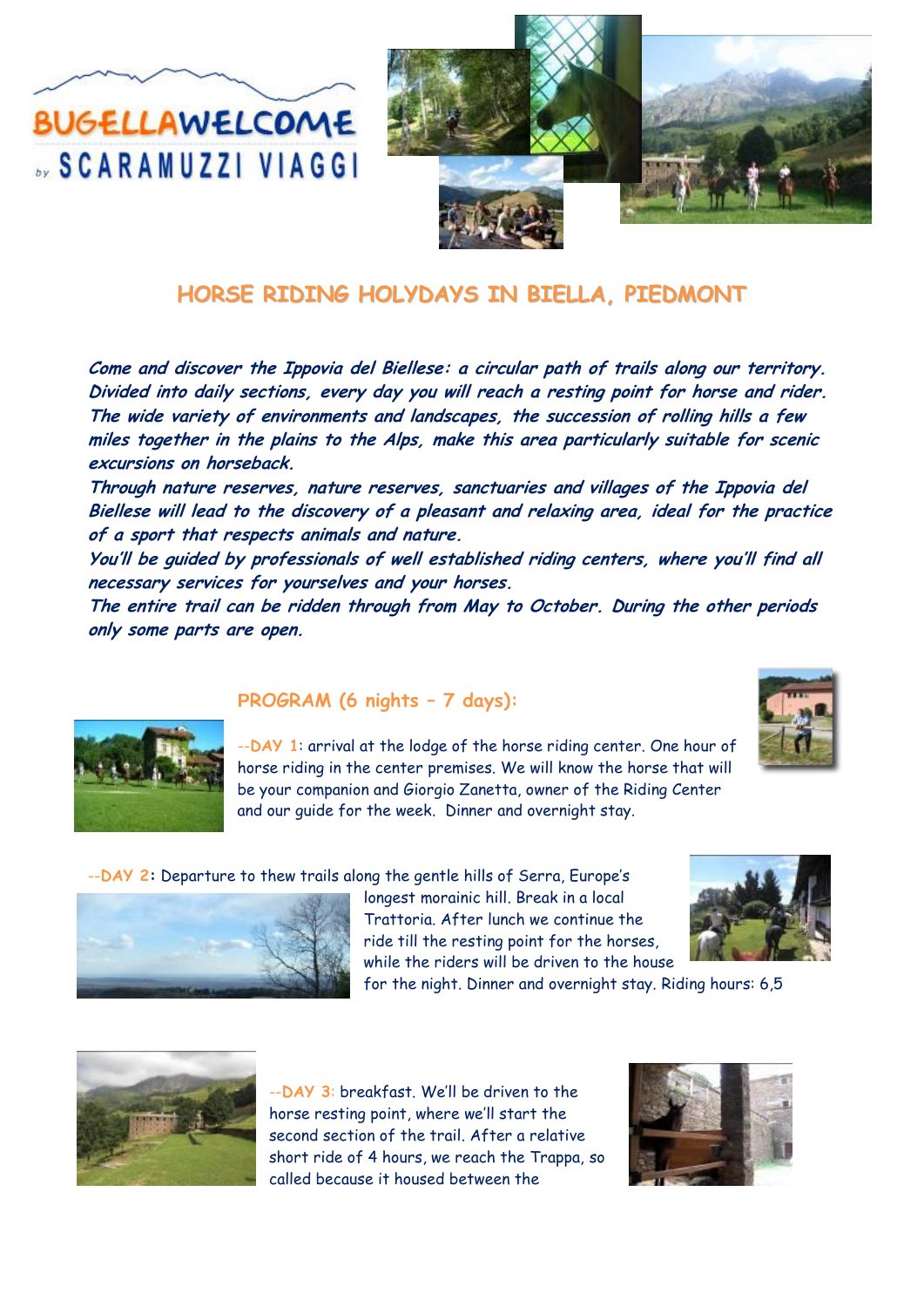eighteenth and nineteenth centuries a congregation of Trappist monks. After lunch we can relax in this so peacefull place for the entire afternoon. Dinner and overnight stay. Riding hours: 4



--**DAY 4:** breakfast. Sanctuaries day!!!. From Trappa, we ride and visit two important sanctuaries of Biellese. Picnic stop in the Oropa Sanctuary, the most important and largest Sanctuary dedicated to the Virgin Mary to be found in the Alps. It is located in a unique, natural and unspoilt setting at only 15 minutes drive from the



centre of Biella. We continue our ride and will reach the San Giovanni Sanctuary. Dinner and overnight stay. Riding hours: 6

--**DAY 5:** breakfast. From San Giovanni, we ride down Cervo Valley, we cross the Balma river and up the other side of the valley. Lunch and we continue till the next resting point for the horses and riders: Villa Piazzo in Pettinengo. A Bed and Breakfast in a wonderful villa where we'll have dinner and overnight stay. Riding hours: 6





--**DAY 6:** breakfast. Discovering Oasi Zegna!!! From Pettinengo we enter the area that the entrepreneur Ermenegildo Zegna, deeply attached to his land, created to bring economic development to the mountain and its people. He, who loved the beauty and nature, repopulated the barren mountain with more than half a million conifers, many hundreds of rhododendrons and hydrangeas, creating a stunning alpine scenery. Lunch,



dinner and overnight stay in Monte Marca Hotel. Riding hours: 6

--**DAY 7:** breakfast**.** Riders and horses will be driven back to the riding center. End of the tour!!!

**Included:** overnight in double room, full board from the dinner (included beverage) of the first day to the breakfast of the seventh day, horse and box rental from second day to the sixth day, full day guide from the second day to the sixth day, riders transfer from the horses resting points to the riders accomodations. Horses and riders transfer of day seven. One hour of horse riding in the center premises in day one. Baggage transfers.

**Not included:** entrance tickets**,** extras, flights, transfers from/to airports, everything not indicated as "included"

#### Options:

- temporary FISE (Italian Equestrian Sport Federation) insurance